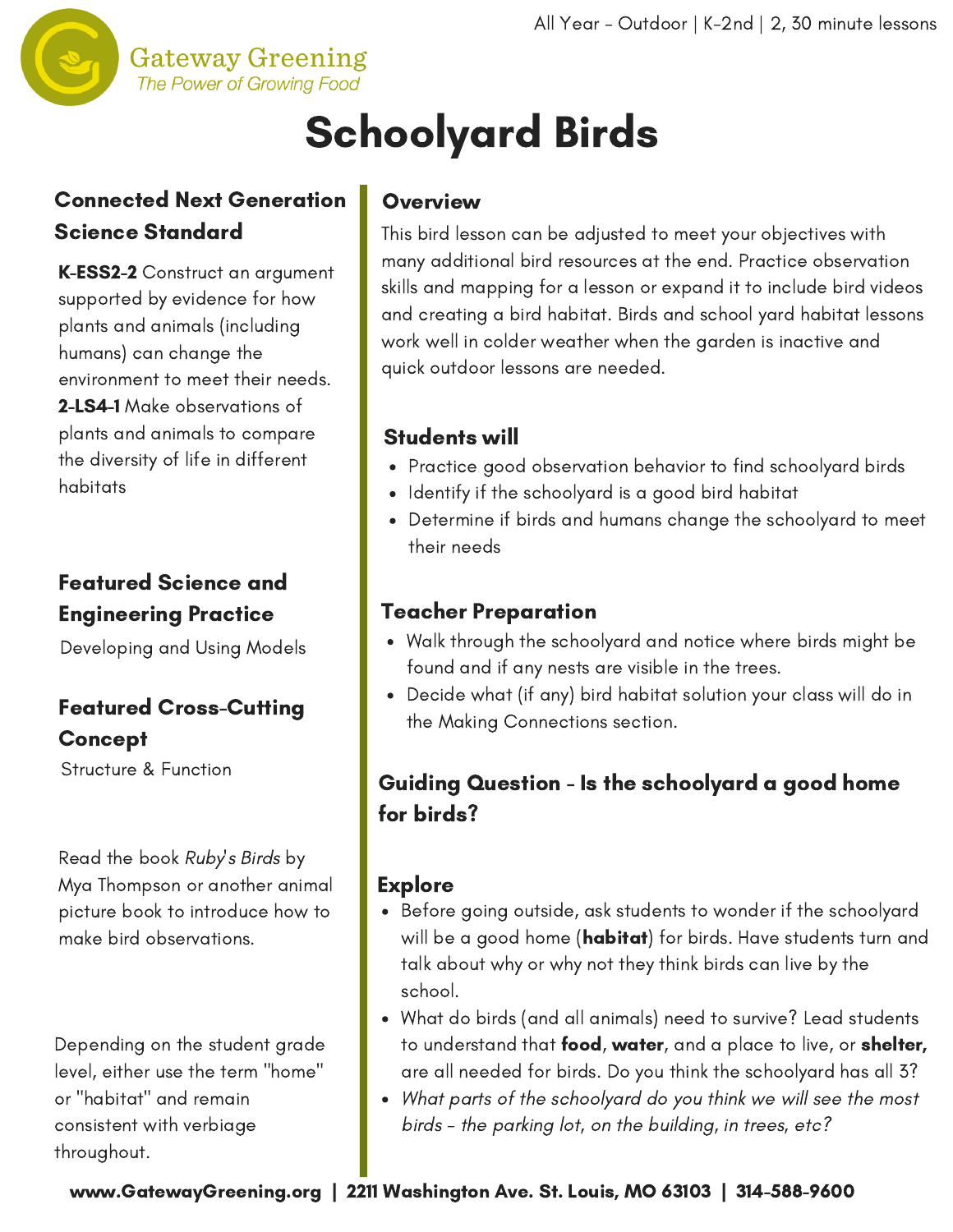# The Power of Growing Food Schoolyard Birds

### **Materials**

- Teacher small whiteboard, chalkboard, or poster-board
- Garden notebooks or worksheets and clipboards

**Gateway Greening** 

- Marker, crayons, or colored pencils
- Optional Classroom iPads or other another way to take photos. Real binoculars or fake toilet paper roll "binoculars." Printouts of the school grounds.

## **Setting**

- Schoolyard or walk around a city block.
- Works well in the winter.

To keep students engaged during the bird walk, introduce the idea that some birds flap their wings and others soar. As students walk longer distance, mimic birds by flapping their arms as they walk or keeping their arms straight out to "soar." Which is more tiring?

- Tell students, today we are going to go outside to answer this question. If we want to observe birds, how should we act?
- Brainstorm as a class how scientists and the students act to make animal observations - be quiet, walk slowly and calmly, and look all around.
- Optional: To help students focus their observations, either introduce real binoculars or make easy fake "binoculars" out of 2 toilet paper rolls duct taped together with a string strap. Students can also decorate the binoculars with tissue paper or other materials. Alternatively, students can take pictures.
- Depending on student writing ability, students can record notes or the teacher can take notes of student observations.
- Divide the class into two groups. Half the class is looking for birds and the other half is looking for bird needs - food, water, and shelter (nests).
- Go on a schoolyard bird walk or walk around the block. For younger students, overemphasize the importance of moving quietly by whispering and dramatically walking heel-to-toe with bent knees.
- Periodically circle up to notice or take pictures of birds, nests, food sources, or water.

## Digging Deeper

- Once you have finished the bird walk, tell students they are now going to imagine they are a bird looking down on the schoolyard. They are going to draw a "birds-eye view" map of the habitat they just explored.
- From memory, notes, or photographs, students will draw a map of the schoolyard, including where they saw birds and potential bird food, water, and shelter/nests.
- Hand out paper and art supplies.
- The maps do not need to accurately capture the school grounds but are an exercise to show their understanding. Optional: Print out or display the Google Earth image of the school yard. Students can draw directly on the map.
- As students draw, walk around to ask guiding questions about their observations.